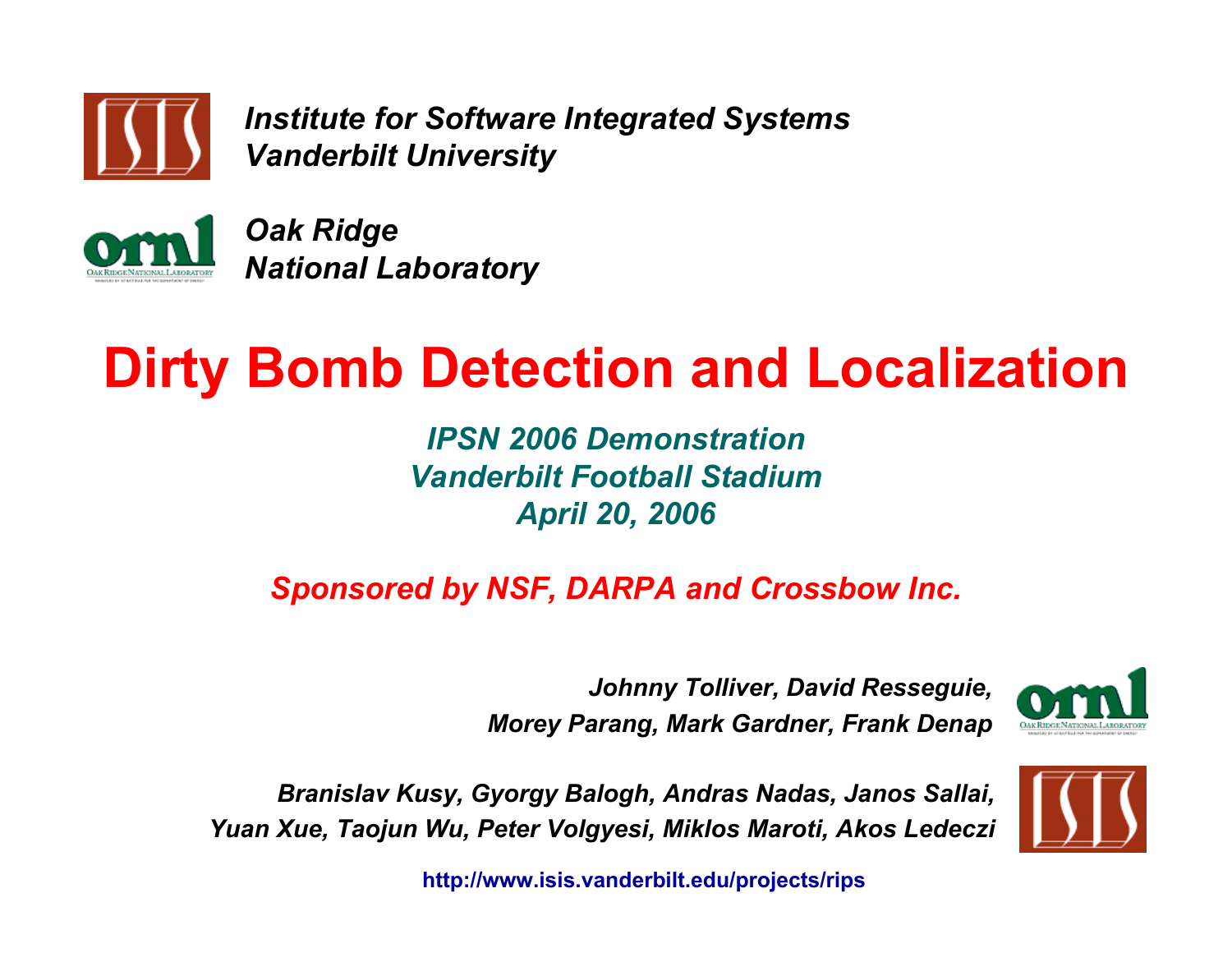

# *What you are going to see…*

### **Outside the window**



#### **Jumbotron: automatic camera feed**



#### **Jumbotron/Screen: Tracking info inside Google Earth**



- $\rightarrow$  Security is guard walking around the stadium with a cell-phone connected radiation detector and an Crossbow XSM mote.
- $\rightarrow$  His position is continuously tracked using a radio interferometric technique running on the motes.
- $\rightarrow$  A camera automatically tracks his position using the geolocation info from the mote network.
- $\rightarrow$  When the radiation level crosses a threshold the detector sends an alarm and thecamera zooms in on the position.

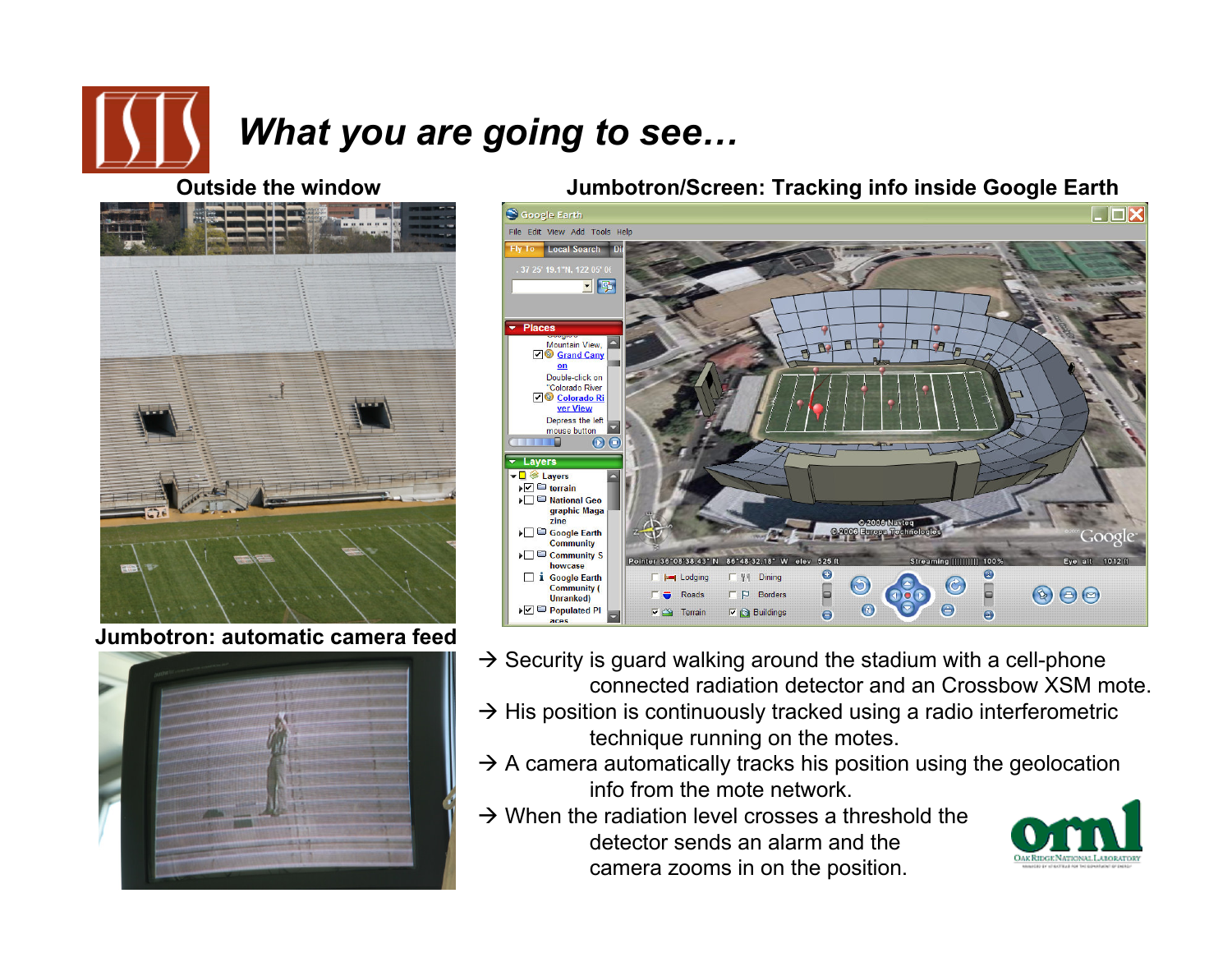

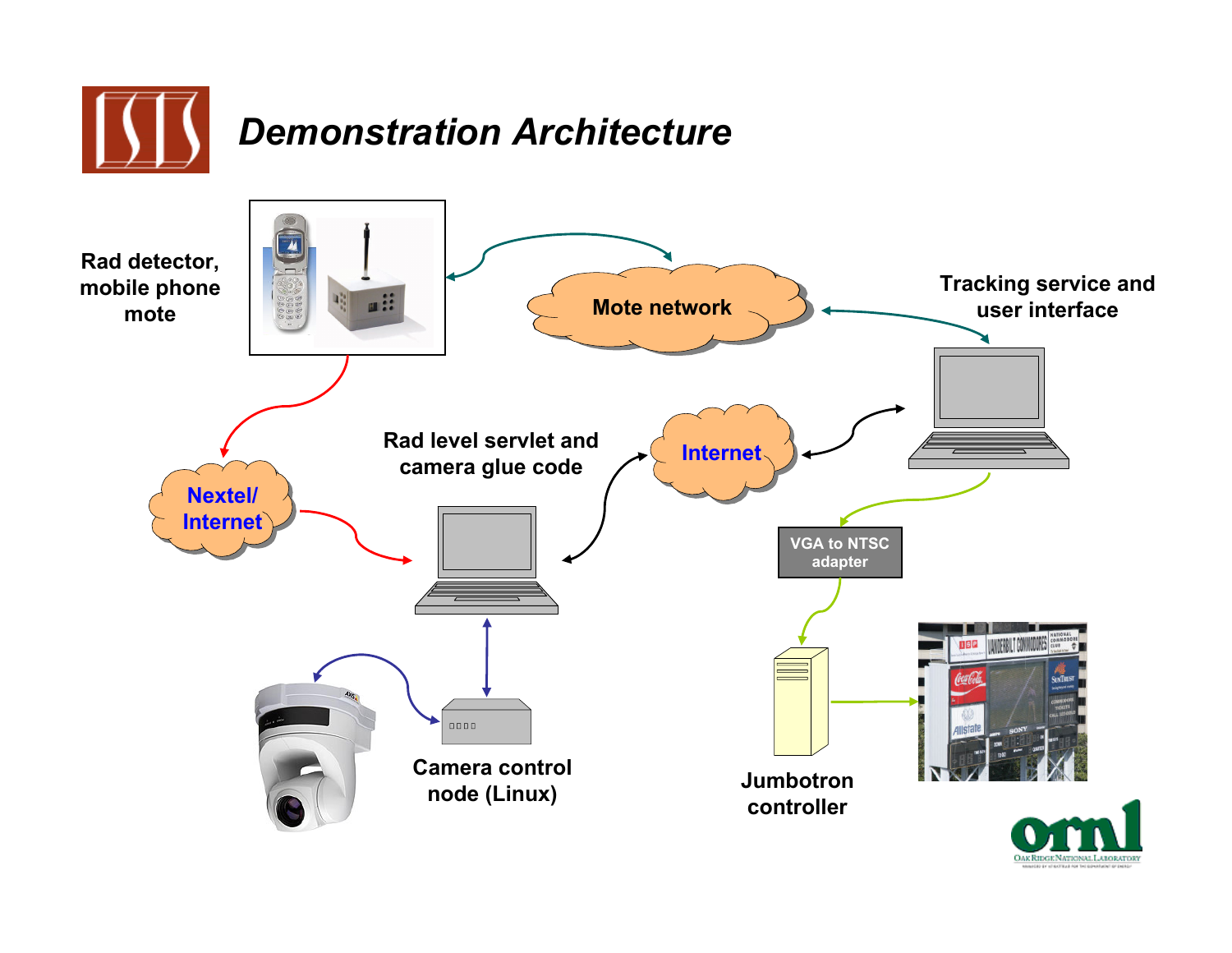

# *Radio Interferometric Ranging and Tracking (Vanderbilt)*

## $\rightarrow$  *Ranging:*



### $\rightarrow$  *Tracking:*

- 12 motes deployed at known positions
- One extra node is tracked
- The tracked node and one other are the transmitters, the rest are receivers
- 11 channels are measured, but only 4 consecutive ones are used at a time in the sensor fusion
- Consistency function based multiresolution search algorithm running on the base station finds location estimate
- Accuracy: <1m
- Update rate: ~1 per 3 seconds
- Max speed: ~4m/s

### Æ *Authentication:*

- group-based peer authentication
- prevents false tracking command and information injection from spoofed nodes
- SkipJack implementation in TinySec
- predefined keys stored in FLASH (8 bytes)
- multiple message authentication codes are calculated for every message (2 bytes)